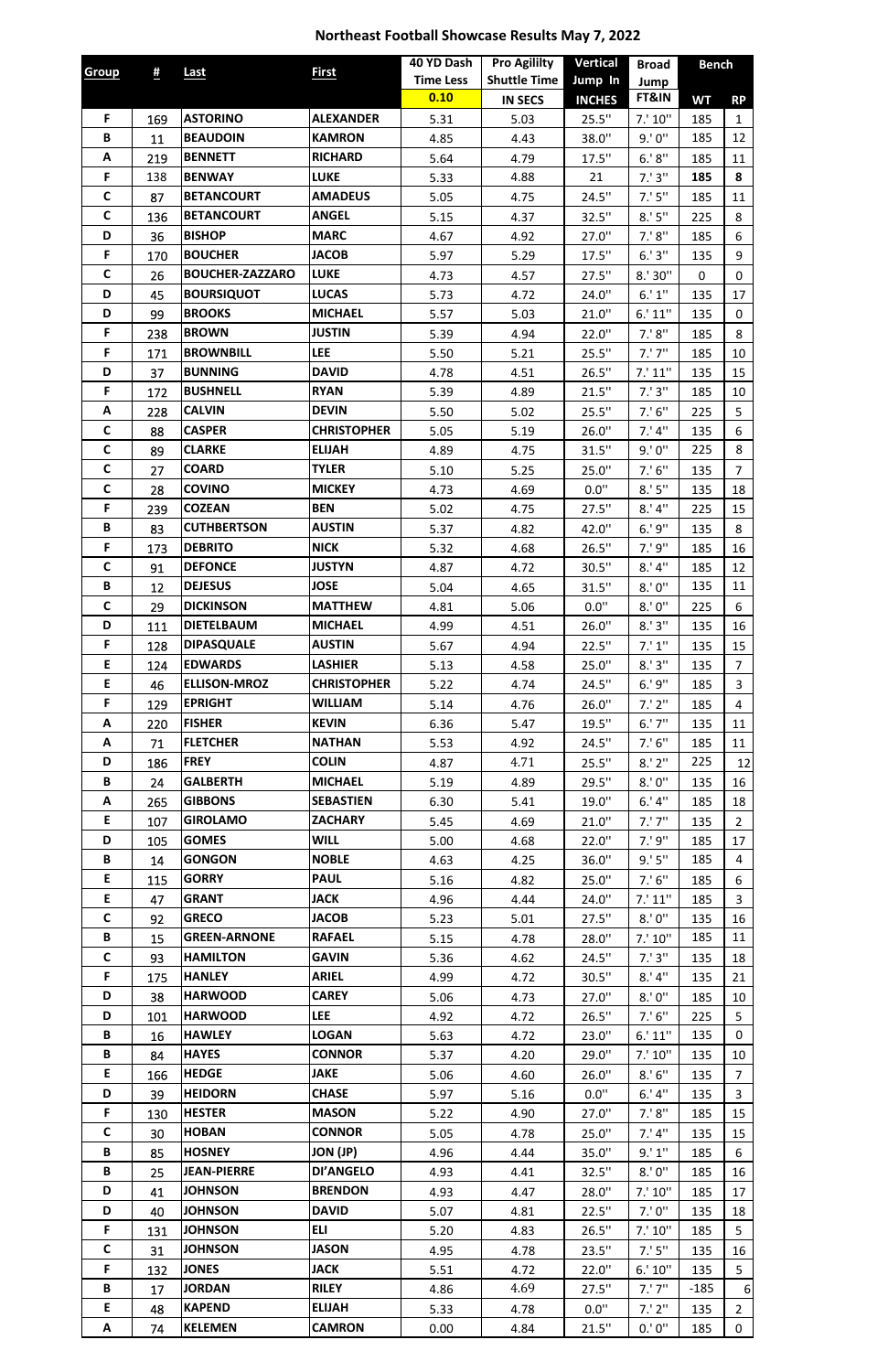## **Northeast Football Showcase Results May 7, 2022**

| <b>Group</b> | $\frac{\mu}{2}$ | <b>Last</b>          | <b>First</b>     | 40 YD Dash       | <b>Pro Agililty</b> | <b>Vertical</b> | <b>Broad</b> | <b>Bench</b> |                   |
|--------------|-----------------|----------------------|------------------|------------------|---------------------|-----------------|--------------|--------------|-------------------|
|              |                 |                      |                  | <b>Time Less</b> | <b>Shuttle Time</b> | Jump In         | Jump         |              |                   |
|              |                 |                      |                  | 0.10             | <b>IN SECS</b>      | <b>INCHES</b>   | FT&IN        | <b>WT</b>    | <b>RP</b>         |
| F.           | 169             | <b>ASTORINO</b>      | <b>ALEXANDER</b> | 5.31             | 5.03                | 25.5"           | 7.' 10''     | 185          | $\mathbf{1}$      |
| B            | 11              | <b>BEAUDOIN</b>      | <b>KAMRON</b>    | 4.85             | 4.43                | 38.0"           | 9.'0''       | 185          | 12                |
| A            | 219             | <b>BENNETT</b>       | <b>RICHARD</b>   | 5.64             | 4.79                | 17.5"           | 6.' 8''      | 185          | 11                |
| F            | 138             | <b>BENWAY</b>        | <b>LUKE</b>      | 5.33             | 4.88                | 21              | 7.'3''       | 185          | 8                 |
| $\mathsf{C}$ | 87              | <b>BETANCOURT</b>    | <b>AMADEUS</b>   | 5.05             | 4.75                | 24.5"           | 7.'5''       | 185          | 11                |
| $\mathsf{C}$ | 136             | <b>BETANCOURT</b>    | <b>ANGEL</b>     | 5.15             | 4.37                | 32.5"           | 8.'5''       | 225          | 8                 |
| F            | 176             | <b>KELLY-JOHNSON</b> | <b>MARCUS</b>    | 5.03             | 4.47                | 26.5"           | 7.'4"        | 185          | 10                |
| $\mathsf{C}$ | 162             | <b>KHAN</b>          | <b>FAZAL</b>     | 4.86             | 4.76                | 30.5"           | 9.'8''       | 135          | 17                |
| D            | 122             | <b>KILEY</b>         | <b>MARCUS</b>    | 5.12             | 5.09                | 23.5"           | 7.'7''       | 185          | 10                |
| E            | 127             | <b>KINIK</b>         | <b>MIKE</b>      | 5.07             | 4.71                | 29.5"           | 8.'3''       | 185          | 6                 |
| F            | 177             | <b>LABOUNTY</b>      | <b>EVAN</b>      | 5.59             | 4.97                | 20.0"           | 6.' 11''     | 185          | 4                 |
| E.           | 167             | <b>LANG</b>          | <b>RICHARD</b>   | 4.77             | 4.51                | 25.0"           | $8.'$ $7''$  | 135          | 17                |
| $\mathsf{C}$ | 94              | <b>LAVIOLA</b>       | <b>JESSE</b>     | 5.35             | 5.13                | 21.0"           | 6.'11''      | 0            | 0                 |
| $\mathsf{C}$ | 32              | <b>LEE</b>           | <b>OMAR</b>      | 4.77             | 4.72                | 28.0"           | 8.'5''       | 135          | 15                |
| F            | 179             | <b>LESLIE</b>        | <b>BRANDON</b>   | 4.88             | 5.08                | 29.5"           | 8.'3''       | 225          | 9                 |
| E            | 116             | <b>LISOJO</b>        | <b>LAZARUS</b>   | 5.11             | 4.82                | 24.0"           | 8.'0''       | 225          | 8                 |
| D            | 106             | <b>LIZOTTE</b>       | <b>JACOB</b>     | 5.59             | 5.06                | 22.0"           | 6.'5''       | 135          | 14                |
| D            | 102             | <b>LORENSON</b>      | <b>GAVIN</b>     | 5.16             | 4.72                | 25.5"           | 7.'9''       | 135          | 18                |
| B            | 18              | <b>LUGO</b>          | <b>LOUIS</b>     | 5.45             | 4.65                | 28.0"           | 8.'0''       | 135          | 10                |
| A            | 266             | <b>MACINTYRE</b>     | <b>JAKE</b>      | 5.89             | 5.02                | 19.0"           | 6.'5''       | 185          | 10                |
| E            | 168             | <b>MARKOWITZ</b>     | <b>CAYDEN</b>    | 5.13             | 4.94                | 20.5"           | 7.'9''       | 135          | 20                |
| F            | 133             | <b>MARTINEZ</b>      | <b>JAKE</b>      | 5.09             | 4.75                | 26.5"           | 8.'2''       | 185          | 10                |
| E            | 118             | <b>MCDERMOTT</b>     | <b>SEAMUS</b>    | 4.91             | 4.61                | 30.0"           | 8.'9''       | 225          | 8                 |
| E            | 119             | <b>MCKENNA</b>       | <b>MARK</b>      | 5.34             | 4.78                | 22.0"           | 6.' 10''     | 135          | 4                 |
| A            | 267             | <b>MEDARIS</b>       | <b>EDWARD</b>    | 6.02             | 5.25                | 25.5"           | 7.'6''       | 185          | 14                |
| B            | 54              | <b>MEDOR</b>         | <b>TERRY</b>     | 5.24             | 5.04                | 27.0"           | 7.'2''       | 135          | 8                 |
| E            | 120             | <b>MIELE</b>         | <b>LORENZO</b>   | 4.83             | 4.56                | 25.5"           | 8.'6''       | 185          | $\overline{7}$    |
| D            | 103             | <b>MONBLEAU</b>      | <b>MICHAEL</b>   | 5.19             | 4.89                | 24.0"           | 7.'5''       | 185          | 23                |
| A            | 137             | <b>MOTTA</b>         | <b>MICHAEL</b>   | 5.47             | 4.91                | 22.5"           | 7.'5''       | 185          | 10                |
| F            | 135             | <b>MULCAHY</b>       | <b>BEN</b>       | 5.09             | 4.90                | 25.0"           | 7.'5''       | 225          | $\overline{7}$    |
| $\mathsf{C}$ | 95              | <b>NELLY</b>         | J.T. (JOSEPH)    | 4.76             | 4.66                | 29.5"           | 8.'6''       | 185          | 6                 |
| Α            | 222             | <b>PAGE</b>          | <b>DYLAN</b>     | 5.46             | 5.27                | 25.0"           | 6.'3''       | 185          | 13                |
| $\mathsf{C}$ | 96              | <b>PARKER</b>        | <b>ZACH</b>      | 5.44             | 5.21                | 23.0"           | 6.' 10''     | 135          | 3                 |
| Α            | 230             | <b>PARRY</b>         | <b>DOMINICK</b>  | 6.05             | 5.20                | $18.0$ "        | 5.'9''       | 135          | 7 <sup>1</sup>    |
| $\mathsf{C}$ | 97              | <b>POPELLA</b>       | <b>COLE</b>      | 5.19             | 5.88                | 26.0"           | 7.'4''       | 135          | 11                |
| $\mathsf{C}$ | 33              | <b>POULIN</b>        | <b>NOAH</b>      | 5.40             | 5.16                | 20.0"           | 6.' 11''     | 135          | 6                 |
| A            | 231             | <b>PREVITI</b>       | <b>VINCENZO</b>  | 6.05             | 5.67                | 20.0"           | 6.' 6''      | 185          | 14                |
| D            | 42              | <b>PUPO</b>          | <b>VINCENZO</b>  | 5.28             | 4.79                | 22.5"           | 7.'3''       | 135          | $\overline{7}$    |
| D            | 43              | <b>PUTNAM</b>        | <b>RYAN</b>      | 5.06             | 4.72                | 27.5"           | 7.'0''       | 185          | 7 <sup>1</sup>    |
| $\mathsf{C}$ | 34              | <b>RAY</b>           | <b>KYLE</b>      | 5.13             | 4.97                | 28.0"           | 7.'6''       | 135          | $\overline{2}$    |
| E.           | 49              | <b>RAZOR</b>         | <b>BRYSON</b>    | 4.81             | 4.67                | 27.0"           | 7.'8''       | 135          | 13                |
| A            | 223             | <b>REID JR.</b>      | <b>JUSTIN</b>    | 5.55             | 5.02                | 20.5"           | $6.'$ $7''$  | 225          | 12                |
| D            | 188             | <b>REYES</b>         | <b>PETER</b>     | 4.75             | 4.42                | 30.3"           | 8.' 10''     | 185          | 11                |
| B            | 86              | <b>RIOPEL</b>        | <b>HARRISON</b>  | 5.24             | 4.84                | 27.0"           | 8.'0''       | 185          | 8                 |
| Α            | 232             | <b>ROHAN</b>         | <b>DYLAN</b>     | 6.60             | 5.79                | 16.5"           | 5.'4''       | 185          | 6                 |
| A            | 233             | <b>SANCIMINO</b>     | <b>LUCA</b>      | 6.42             | 5.49                | 20.0"           | $6.'$ $2''$  | 185          | 6                 |
| E            |                 | <b>SAUCIER</b>       | <b>BRAIDEN</b>   |                  |                     | 27.5"           | 7.'8''       |              | 9                 |
| A            | 50<br>193       | <b>SCHAEFER</b>      | <b>CHARLES</b>   | 5.03             | 4.64                | $17.0$ "        | 5.'5''       | 185<br>185   |                   |
| E.           |                 | <b>SCHIPRITT</b>     | <b>CONNOR</b>    | 6.45             | 5.87                |                 | 7.'9''       |              | 6                 |
| E.           | 51<br>125       | <b>SCHIPRITT</b>     | <b>RILEY</b>     | 5.06<br>5.28     | 4.89<br>5.00        | 24.5"<br>23.5"  | 7.'5''       | 135<br>135   | 14<br>$\mathbf 0$ |
|              |                 |                      |                  |                  |                     |                 |              |              |                   |
| E.           | 53              | <b>SCHNEIDER</b>     | <b>JULIAN</b>    | 5.11             | 4.64                | 27.5"           | 8.'2''       | 135          | 15                |
| B            | 61              | <b>SCHORLING</b>     | <b>JAKE</b>      | 4.99             | 4.47                | 29.0"           | 8.'5''       | 135          | $\mathbf 0$       |
| Α            | 234             | <b>SCILEPPI</b>      | <b>VINCENT</b>   | 5.91             | 5.40                | 21.5"           | 6.' 8''      | 185          | 10                |
| Α            | 235             | <b>SIMONS</b>        | <b>MAX</b>       | 6.72             | 5.97                | 20.0"           | 5.'6''       | 185          | 9                 |
| F            | 180             | <b>SKINNER</b>       | <b>JACOB</b>     | 5.28             | 5.34                | 20.5"           | 7.'0''       | 185          | $\overline{3}$    |
| B            | 19              | <b>SLANE</b>         | <b>JOSEPH</b>    | 5.32             | 4.86                | 25.5"           | 8.'0''       | 135          | 11                |
| Α            | 214             | <b>SOSNOWSKI</b>     | <b>BEN</b>       | 6.17             | 5.19                | 18.5"           | 5.' 11''     | $-135$       | 17                |
| D            | 44              | <b>SPERANDIO</b>     | <b>DOMINICK</b>  | 4.90             | 4.52                | 30.5"           | 8.' 1''      | 185          | 14                |
| B            | 20              | <b>THOMAS</b>        | <b>DEREK</b>     | 5.17             | 4.63                | 30.0"           | 7.' 11''     | 185          | 5 <sup>5</sup>    |
| E            | 126             | <b>TODZIA</b>        | <b>SAMUEL</b>    | 5.17             | 4.96                | 30.0"           | 8.'9''       | 185          | 10                |
| E            | 52              | <b>TRINKS</b>        | <b>ZACH</b>      | 4.97             | 5.25                | 25.0"           | 7.'3''       | 135          | 15                |
| $\mathsf{C}$ | 21              | <b>TROY</b>          | <b>TOMMY</b>     | 5.15             | 4.81                | 30.5"           | 7.'8''       | 135          | 11                |
| F            | 181             | <b>TYLER</b>         | <b>GAGE</b>      | 5.81             | 5.47                | 19.5"           | 6.' 0''      | 185          | 4                 |